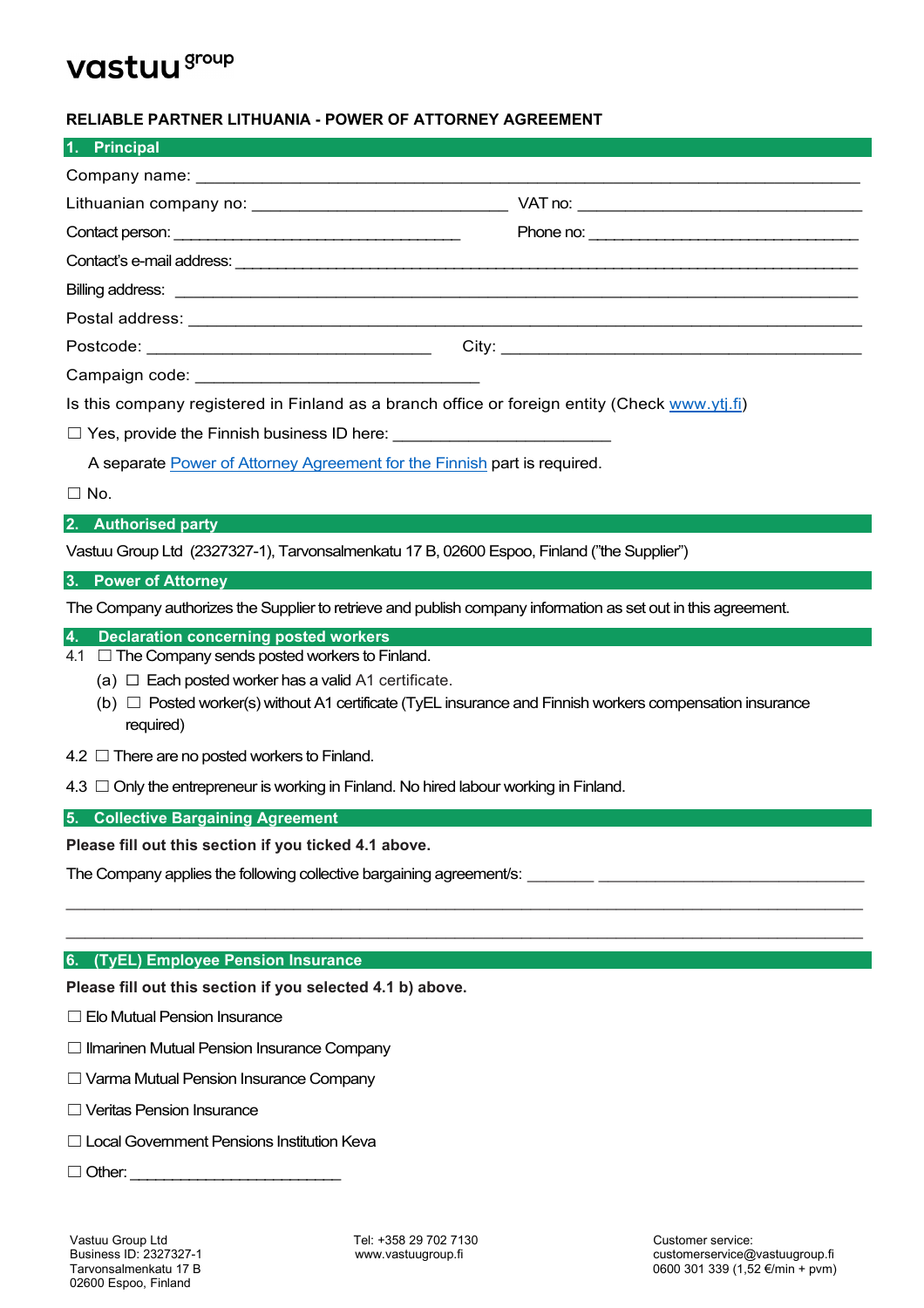## vastuu group

#### **7. Workers' Compensation Insurance**

#### **Please fill out this section if you selected 4.1 b) above.**

#### Insurance company:

Please enclose a copy of the workers' compensation insurance certificate issued by a qualified workers' compensation insurance provider. The certicate may not be older than 2 weeks. **Note!** This insurance is a special Finnish social insurance that cannot be replaced with generic accident insurance or a foreign social insurance.

## **8. Occupational Healthcare Provider**

**Please fill out this section if you selected 4.1 above**.

Name of Occupational Healthcare provider in Finland:

#### **9. General Liability Insurance (optional)**

Do you wish to show your general liability insurance information in the Reliable Partner report?

 $\Box$  No.

 $\Box$  Yes, insurance company:

Please enclose a less than 2 months old copy of the insurance certificate.

## **10. Fees and payments**

The annual subscription fee for the Reliable Partner Lithuania service are set out in the Supplier's price list that is published on the Supplier's website. The first annual subscription fee  $(\epsilon 200 + VAT)$  will be invoiced after the signing.

If the Company is registered in Finland as a branch office or a foreign entity, it must also subscribe to the Reliable Partner Finland service (€125 + VAT).

## **12. Appendicies**

The following appendices form an integral part of this Agreement:

1. Terms and Conditions of the Reliable Partner Services

2. Authorisation – Target country Finland.

#### **13. Signatures**

This agreement shall be signed by person(s) whose authorisation to sign on behalf of the Company is recorded in the Lithuanian Trade Register.

Date:\_\_\_\_\_\_\_\_\_\_\_\_\_\_\_\_\_\_\_\_\_\_\_\_\_\_\_ Place:\_\_\_\_\_\_\_\_\_\_\_\_\_\_\_\_\_\_\_\_\_\_\_\_ Signature: \_\_\_\_\_\_\_\_\_\_\_\_\_\_\_\_\_\_\_\_\_\_\_\_\_\_\_\_\_\_ Signature: \_\_\_\_\_\_\_\_\_\_\_\_\_\_\_\_\_\_\_\_\_\_\_\_\_\_\_\_\_

Name:

Fill out the form and sign it. Send the signed agreement and the required certificates to Vastuu Group Ltd either by regular mail: Vastuu Group Ltd, Tarvonsalmenkatu 17 B, 02600 Espoo, Finland or by email to: customerservice@vastuugroup.fi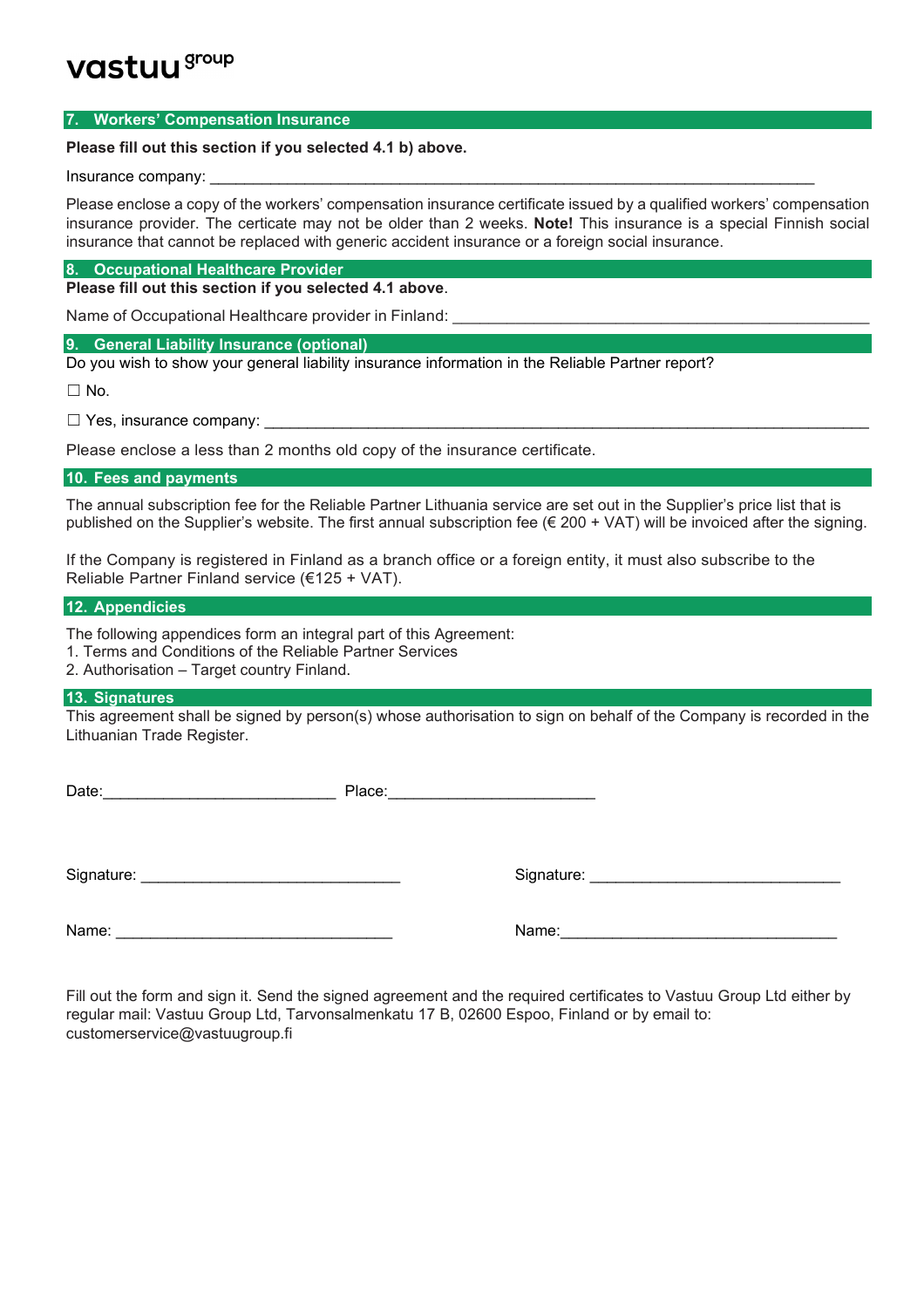## **Terms and conditions of the Reliable Partner Lithuania service**

The following terms and conditions are applicable when a legal entity (hereinafter the "Company") subscribes to the Reliable Partner Lithuania service by submitting an authorisation to the Supplier.

Reliable Partner Lithuania is a cloud-based service provided by Vastuu Group Ltd ("the Supplier") together with its Lithuanian subsidiary Scan-Baltic Certified Construction, UAB ("SBCC") and other business partners. The Reliable Partner Lithuania service assists Lithuanian companies in fulfilling their legal and contractual reporting obligations towards their business partners when performing work in the selected target country. When a company has subscribed to the service, its business partners may use Reliable Partner service as a risk management tool and verify the company's compliance with selected statutory or industry accepted requirements in the target country (such as compliance with the Finnish Act on Contractor's Obligations and Liability when Work is Contracted Out (22.12.2006/1233), "Contractor's Obligations Act") and the general Reliable Partner program requirements, as amended by the Supplier from time to time (all such requirements together "Target Country Specific Requirements"). In addition, the service provides relevant background information for corporations and consumers, supporting decision making in their selection of contractors.

To subscribe to the Reliable Partner service, the Company must provide the Supplier with a written power of attorney document that authorizes the Supplier to receive all information required by the Company to fulfil the Target Country Specific Requirements from the Company's insurers, tax authorities, social security authorities and other third parties, and to make such information available through the Reliable Partner Lithuania service. Information collected and published through the Reliable Partner Lithuania service contains the information needed in the selected Target Country, as defined by the Supplier, taking into consideration applicable mandatory legislation in the Target Country. For example, in case the target country is Finland, published information contains all information required under the Contractor's Obligations Act as well as additional information that the Supplier chooses to include in the Reliable Partner Lithuania service. The Supplier may, from time to time, update and amend the list of supported target countries and Target Country Specific Requirements.

Publication of Company information in the Reliable Partner Lithuania service is conditional to the Company authorizing the Supplier to collect all information required under Target Country Specific Requirements and paying the applicable annual subscription fees and other service fees by the due date.

When the Company sends employees to the Target Country, it must notify the required information to the Supplier as set out under the Target Country Specific Requirements. The Company and the Supplier may also separately arrange for the Supplier to obtain these details (such as A1 certificates for posted workers) using an authorization issued by the Company and when necessary, an authorization given by the employee of the Company.

It is the duty of the Company to notify the Supplier of all changes in the information provided by the Company, such as a change in the provided contact details, invoicing address, change of mandatory pension insurance or other social insurance provider, occupational health care provider or any changes in published additional voluntary information such as liability insurance details. The Company hereby expressly agrees that the Supplier shall also always be entitled to use its authorization to retrieve details that may be required in future under the Target Country Specific Requirements (such as in case of Finland, information that is required under Contractor's Obligations Act or other statutory provisions or official regulations or amendments thereto) from pension and other insurers, occupational health service providers and private businesses, public authorities and other sources, but that were not yet required by law at the time of issuing the authorization and were not specified therein.

Information about the Company will be made available through the Reliable Partner Lithuania service within about two weeks of the company submitting the authorization to the Supplier, provided that all service fees have been paid when due. After that, the contractor's liability report regarding the Company for the selected Target Country can be downloaded from the Reliable Partner Lithuania service. Registered users of the Supplier's services may access and download Reliable Partner reports of all companies listed in the service free of charge. The Supplier may also publish information on the Company in other parts of Reliable Partner services and in Supplier's other online services. In addition, the Supplier may make Reliable Partner reports, report extracts or interpretations available through selected third party company information service providers and other online service providers located within the European Economic Area in a manner described in the Supplier's privacy policy, as amended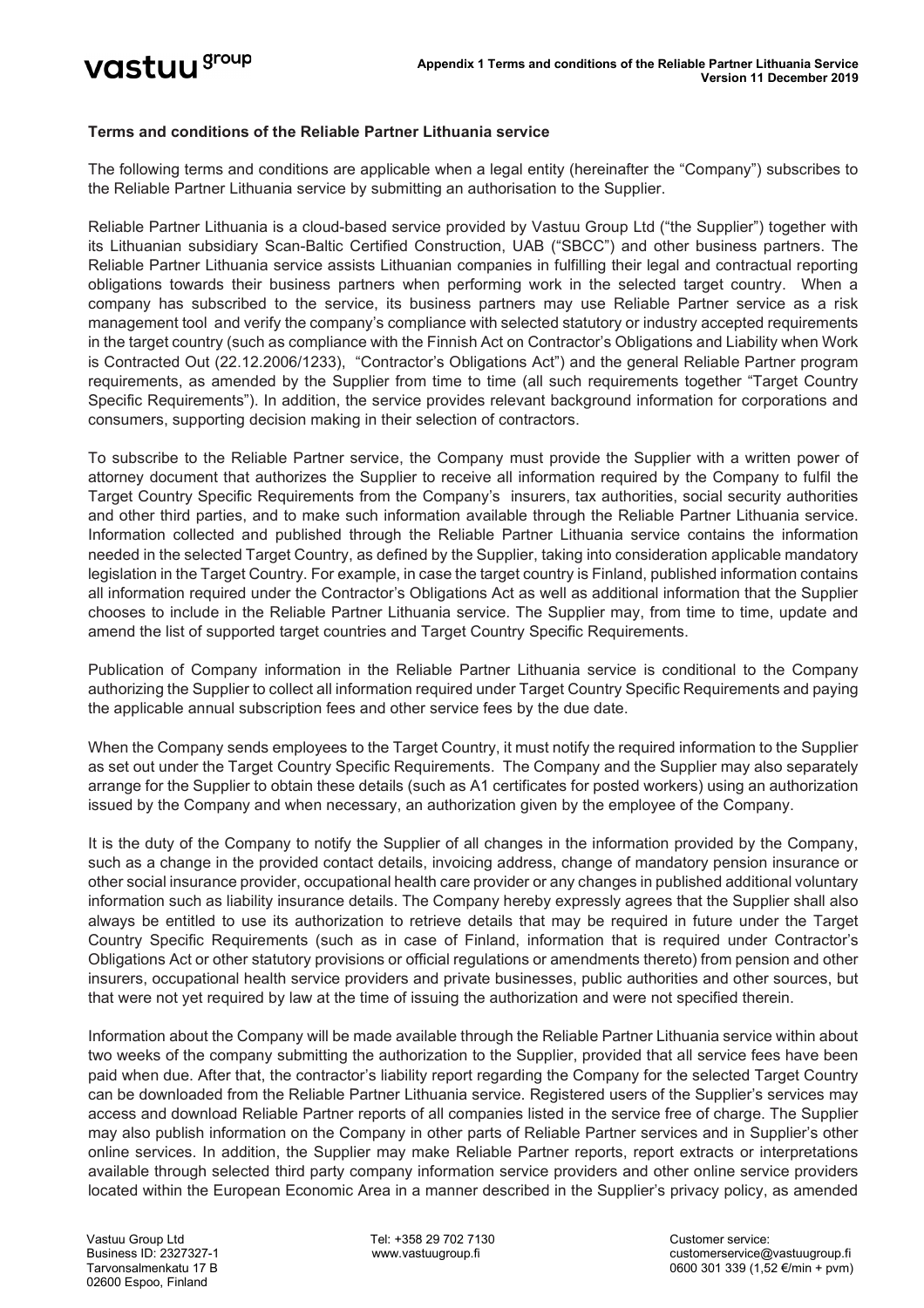by the Supplier from time to time. The Company information stored by the service will be updated at intervals not exceeding two months.

SBCC acting on behalf of the Supplier will invoice an annual subscription fee for the Reliable Partner Lithuania Service for each selected Target Country. the Supplier shall have a right to terminate the agreement with immediate effect if the Company fails to pay the annual subscription fees within two months of the due date. The Supplier requires the settlement of any outstanding payments from the Company before concluding any new agreement. The Supplier shall have the right to adjust the annual subscription fees and other service fees by publishing adjusted fees on the website of the service 30 days before these changes take effect.

The Supplier shall only serve as a medium for exchanging Company information and shall not be liable for any faults or interruptions in the service, any errors or omissions in the information contained therein or for any service downtime. The Supplier shall not be liable for or for any indirect or consequential loss or damage, such as loss of profit, loss of business, loss of reputation or damage caused by decrease in turnover or production. The total aggregate liability of the Supplier under this agreement shall be limited to an amount corresponding to the annual subscription fee paid by the Company. This limitation of liability shall not apply when the loss or damage was caused by willful misconduct or gross negligence.

The Supplier may use subcontractors to provide the services under this agreement. Supplier shall have the right to assign the service and its associated liabilities, duties and agreements to a third party. Supplier shall have the right to modify these terms and conditions by publishing the amendment in the website of the Reliable Partner service or sending an email notice of the amendment to the e-mail address provided by the Company no later than one (1) month before the amended terms and conditions take effect.

This agreement between the Company and Supplier concerning publication of information about the Company within the scope of the Reliable Partner service in the Target Country shall remain in force until further notice. The Company may terminate the service with immediate effect by notifying Supplier of the termination in writing. Supplier shall be entitled to terminate this agreement by a 60 days' prior written notice. Supplier shall have no duty to refund any fees paid on termination of the agreement. Supplier may retain archival copies of all published Reliable Partner reports even after the termination or expiry of this agreement for the purposes of Supplier being able to verify authenticity and integrity of all published reports. Supplier may also use information contained in the archived reports for the purposes of making and publishing statistical analysis and for internal service development in a manner that does not enable identification of any individual customer.

Supplier may terminate the agreement (and any other agreements between Supplier and the Company) with immediate effect, revoke Reliable Partner status and remove details of the Company from the service without prior notice under the following circumstances: (i) Supplier is advised by a public authority, another client of the Supplier or another third party that an individual subject to a legally valid prohibition on engaging in business is involved, directly or indirectly, in the operations of the Company in a manner giving cause to suspect that the said individual is effectively directing those operations or administering the Company; or (ii) The Company, its registered responsible persons, individuals exercising a de facto controlling interest in the Company, or the Company's employees fail to comply with (or act in a manner that demonstrates intent to disregard) the applicable legislation and regulation, good business practices, good customs, the general objectives of the Reliable Partner service.

Either party may rescind this agreement with immediate effect in case of material breach of contract by the other party.

The Supplier and the Company shall endeavor in the first instance to negotiate a settlement of all disputes pertaining to these terms and conditions within one month. If this procedure is unsuccessful, then the disputes shall be settled in the first instance at the District Court of Helsinki. This agreement shall be governed by the laws of Finland, without regard to their choice of laws provisions.